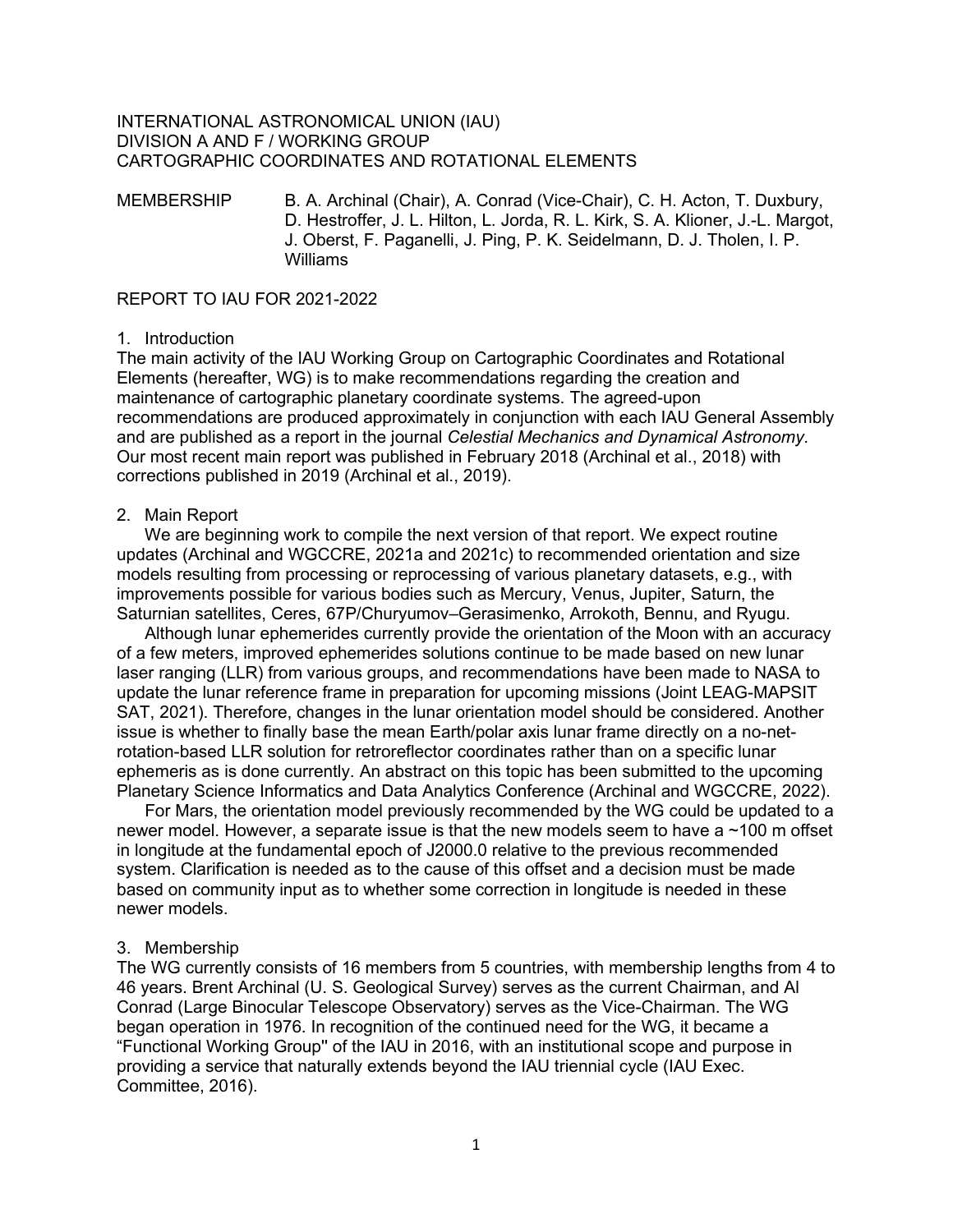The WG is always looking for volunteers to join, particularly to help with each new report. Our membership is open to all who wish to help with our work. Some individuals have recently expressed an interest in joining the WG and we plan to follow up with them and others likely interested, but additional members are welcome. This will help to increase our membership, expertise, and available time to work on our main report and community inquires.

## 4. Community Inquiries

The WG Chair and many of the WG members spend significant time answering questions from NASA, missions, mission instrument teams, journal editors, individual researchers, and the public, on various issues related to planetary coordinate systems. Because of new data and improvements in data returned from active missions, there are ongoing open questions about the coordinate systems for the Moon and Mars, and other questions from various NASA Planetary Data System personnel. Some of our members have provided information to international archiving organizations such as the European Space Agency's Planetary Science Archive, the Japan Aerospace Exploration Agency's and Russian Space Research Institute's archiving arms, as well as the International Planetary Data Alliance; and to planning organizations such as the NASA Mapping and Planetary Spatial Infrastructure Team (MAPSIT) advisory group. The WG cooperates with other IAU components, such as IAU Commission A1 Astrometry and the X2 Cross-Division A-F Commission Solar System Ephemerides. WG members also have often been asked to review papers and plans for data archives regarding coordinate system issues.

# 5. Concern About Support as a Functional WG

In recent years the WG has been concerned that it is becoming over-extended, particularly due to the greatly increasing number and complexity of community inquiries. The time needed to respond to such inquiries have resulted in delays of our most recent reports relative to the preferred triennial schedule of IAU activities. We plan to address this partly by increasing membership, especially as experienced personnel retire. However, it also may be necessary to consider whether an actual service (perhaps analogous to the International Earth Rotation and Reference Systems Service, even if not initially at the same scale) is needed to perform some of the community support functions of the WG. One of us (Archinal) receives NASA funding for a portion of his work, but it may be necessary to seek additional support, perhaps from international space agencies, to continue to address community requests and increased demands for input. The WG is considering these issues, but community input is welcome as we proceed. A discussion of the overall issues involved has been presented as input to the NASA Planetary Science and Astrobiology Decadal Survey (Paganelli et al., 2020) and at other venues (Archinal and the WGCCRE, 2020a, 2020b, 2021a, 2021c; Archinal et al., 2020).

# 6. Publications and Meetings

The WG has continued to make its efforts and activities known via its website (https://astrogeology.usgs.gov/groups/IAU-WGCCRE) and by various publications and community presentations. Specifically:

- We will continue to publish our main report to the planetary community, to be published approximately triennially, following each IAU General Assembly. Since our previous report was delayed, and due to delays due to pandemic issues, we tentatively plan to issue our next report in late 2022. A separate triennial report on our activities is also prepared for the IAU (Archinal et al., 2021).
- The WG will make brief annual reports such as this to the IAU and Divisions A and F on our activities. We are also willing to continue to make oral reports at the General Assembly Division meetings, such as in 2021 for Division F (Archinal and the WGCCRE, 2021b).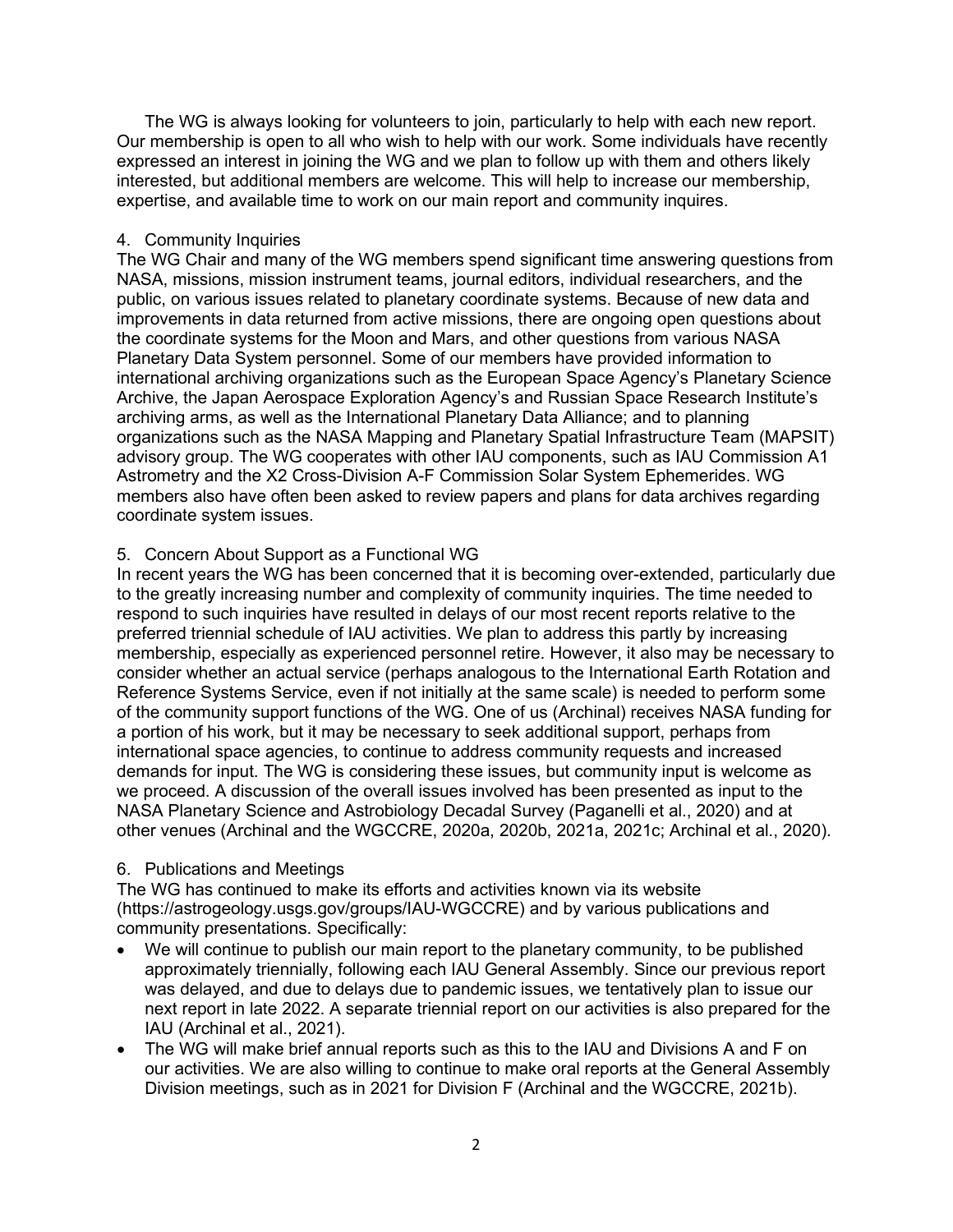- To make our work better known and encourage adherence to the recommendations in our main report, we will continue to submit abstracts to and make presentations at various planetary science meetings, describing the activities of the WG and our reports. See the various references here for examples of those submissions and presentations.
- Members of the WG and others, such as from the International Cartographic Association Commission on Planetary Cartography, have worked to make our recommendations more accessible via software packages and other standards (Hare et al., 2022).

## 7. Closing remarks

We plan to complete a new version of our main report by late 2022. We will continue to address questions from the planetary community regarding planetary coordinate system issues and continue to further increase community awareness of our work with abstracts and presentations at appropriate scientific meetings. Inquiries from the community have increased greatly in recent years from individuals, editors, instrument teams, missions, and space agencies. We expect to accommodate this increased workload in part by moving forward with an increased WG membership.

## References

Archinal, B. A., Acton, C. H., A'Hearn, M. F., Conrad, A., Consolmagno, G. J., Duxbury, T., Hestroffer, D., Hilton, J. L., Kirk, R., Klioner, S. A., McCarthy, D., Meech, K., Oberst, J., Ping, J., Seidelmann, P. K., Tholen, D. J., Thomas, P. C., and Williams, I. P. (2018). "Report of the IAU Working Group on Cartographic Coordinates and Rotational Elements: 2015," CMDA, 130:22, https://doi.org/10.1007/s10569-017-9805-5.

Archinal, B. A., Acton, C. H., Conrad, A., Duxbury, T., Hestroffer, D., Hilton, J. L., Jorda, L., Kirk, R. L., Klioner, S. A., Margot, J-L., Meech, K., Oberst, J., Paganelli, F., Ping, J., Seidelmann, P. K., Stark, A., Tholen, D. J., Wang, Y., and Williams I. P. (2019). "Correction to: Report of the IAU Working Group on Cartographic Coordinates and Rotational Elements: 2015," CMDA, 131, 12, https://doi.org/10.1007/s10569-019-9925-1.

Archinal, B. A., Acton, C. H., Conrad, A., Duxbury, T. C., Hestroffer, D., Hilton, J. L., Jorda, L., Kirk, R. L., Klioner, S. A., Margot, J.-L., Oberst, J., Paganelli, F., Ping, J., Seidelmann, P. K., Tholen, D. J., and Williams, I. P. (2020). "Coordination of Planetary Coordinate System Recommendations by the IAU Working Group on Cartographic Coordinates and Rotational Elements—2020 Status and Future," ISPRS Archives of the Photogrammetry, Remote Sensing and Spatial Information, XLIII-B3-2020, 1091–1097, https://doi.org/10.5194/isprsarchives-XLIII-B3-2020-1091-2020.

Archinal, B., and the IAU Working Group on Cartographic Coordinates and Rotational Elements (2020a). "Update for 2020 from the IAU Working Group on Cartographic Coordinates and Rotational Elements," Proceedings of the 51st Lunar and Planetary Science Conference, March 16-20, The Woodlands, Texas, Abstract #2385.

Archinal, B., and the IAU Working Group on Cartographic Coordinates and Rotational Elements (2020b). "Planetary Coordinate System Recommendations by the IAU Working Group on Cartographic Coordinates and Rotational Elements – Status and Future", 43rd COSPAR Scientific Assembly, 2021 January 28-February 4, Sydney, Australia, Presentation no. PSD.1-0003-21. Abstract available at https://www.cosparassembly.org/user/download.php?id=27192&type=abstract&section=congressbrowser.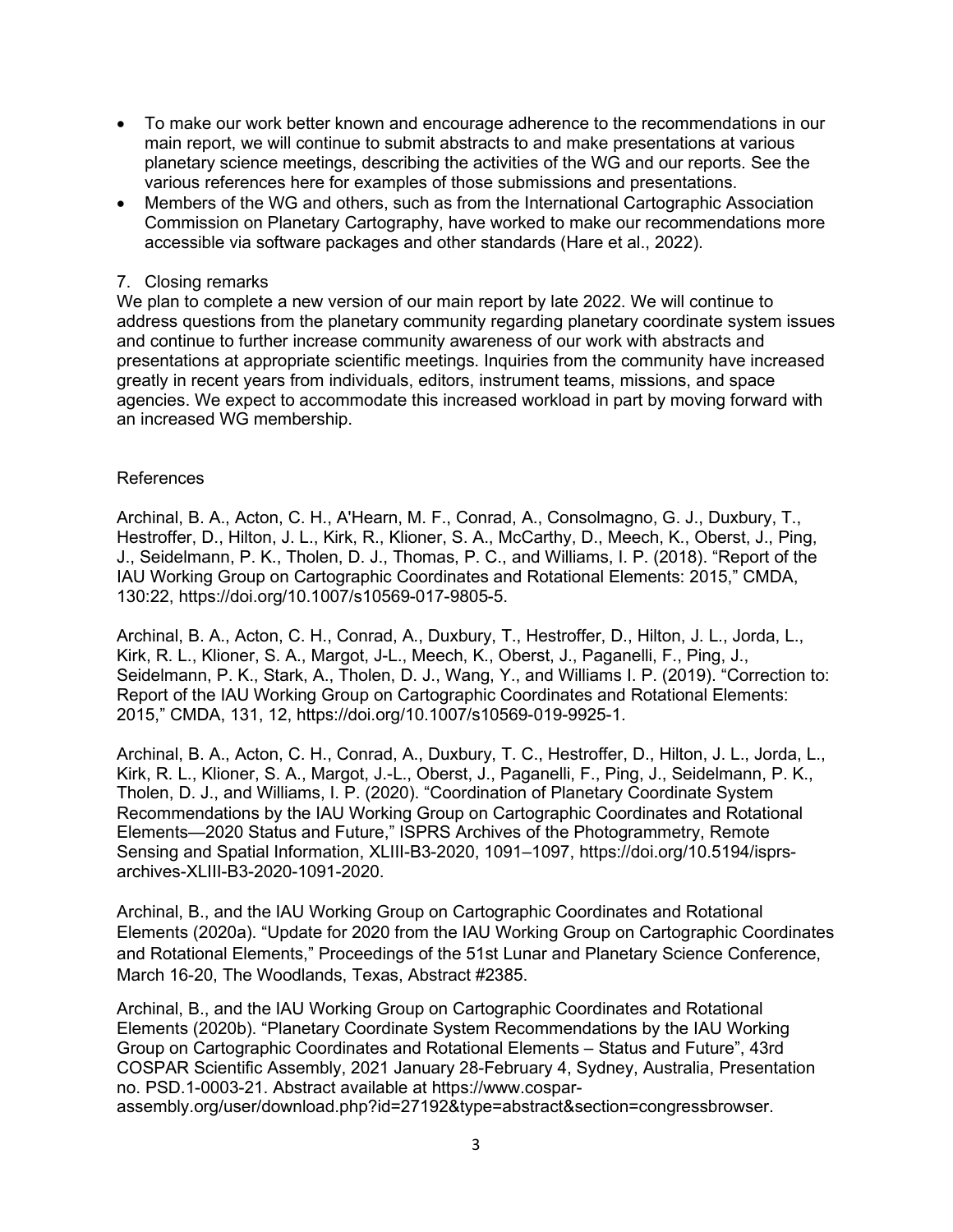Archinal, B. A., Acton, C. H., Conrad, A., Duxbury, T. C., Hestroffer, D., Hilton, J. L., Jorda, L., Kirk, R. L., Klioner, S. A., Margot, J.-L., Oberst, J., Paganelli, F., Ping, J., Seidelmann, P. K., Tholen, D. J., and Williams, I. P. (2021). "IAU Working Group on Cartographic Coordinates and Rotational Elements Triennial Activities Report to the IAU for 2019-2021," International Astronomical Union. Available as

https://www.iau.org/static/science/scientific\_bodies/working\_groups/100/wg-ccre-triennialreport-2018-2021.pdf.

Archinal, B., and the IAU Working Group on Cartographic Coordinates and Rotational Elements (2021a). "Coordination of Planetary Coordinate System Recommendations by the IAU Working Group on Cartographic Coordinates and Rotational Elements – An Update," 5th Planetary Data Workshop (PDW) and 2nd Planetary Science Informatics & Data Analytics (PSIDA) meeting, June 28 – July 2. Abstract #7051. Available as https://www.hou.usra.edu/meetings/planetdata2021/pdf/7051.pdf. Video available as https://www.youtube.com/watch?v=ye0RJFULSgU.

Archinal, B., and the IAU Working Group on Cartographic Coordinates and Rotational Elements (2021b). "Report from Working Group on Cartographic Coordinates and Rotational Elements," presentation to the IAU Division F Planetary Systems and Astrobiology Business Meeting, August 24.

Archinal, B., and the IAU Working Group on Cartographic Coordinates and Rotational Elements (2021c). "International Coordination of Planetary Coordinate System Recommendations and the IAU Working Group on Cartographic Coordinates and Rotational Elements," Abstracts of the International Cartographic Association, 3, 30th International Cartographic Conference, 14–18 December, Florence, Italy. Available from https://www.abstrint-cartogr-assoc.net/3/9/2021/.

Archinal, B., and the IAU Working Group on Cartographic Coordinates and Rotational Elements (2022). "Lunar Reference Frame – Status and Possible Updates," Planetary Science Informatics and Data Analytics, June 21-23, Villanueva de la Cañada, Spain. Abstract submitted, and to be available online at https://www.cosmos.esa.int/web/psida-2022.

Hare, T., Malapert, J.-C., Archinal, B., Frigeri, A., Naß, A., Paganelli, F., and van Gasselt, S. (2022). "Life Cycle of a Planetary Body Definition for Scientific Analysis," Planetary Science Informatics and Data Analytics, June 21-23, Villanueva de la Cañada, Spain. Abstract submitted, and to be available online at https://www.cosmos.esa.int/web/psida-2022.

IAU Executive Committee (2016). "Summary of IAU Executive Committee Meeting in May 2016." Available as https://www.iau.org/static/archives/announcements/pdf/ann16029a.pdf.

A Joint Lunar Exploration Analysis Group (LEAG) - Mapping and Planetary Spatial Infrastructure Team (MAPSIT) Specific Action Team (2021). "Final Report of the Lunar Critical Data Products Specific Action Team," September. Released 2022 January 11. Available as https://www.lpi.usra.edu/mapsit/reports/leag\_mapsit\_report\_2022-01-11.pdf.

Paganelli, F., Archinal, B. A., Acton, C. H., Conrad, A., Duxbury, T. C., Hestroffer, D., Hilton, J. L., Jorda, L., Kirk, R. L., Klioner, S. A., Margot, J.-L., Oberst, J., Ping, J., Seidelmann, P. K., Tholen, D. J., and Williams, I. P. (2020). "The Need for Recommendations in Support of Planetary Bodies Cartographic Coordinates and Rotational Elements Standards," submitted to